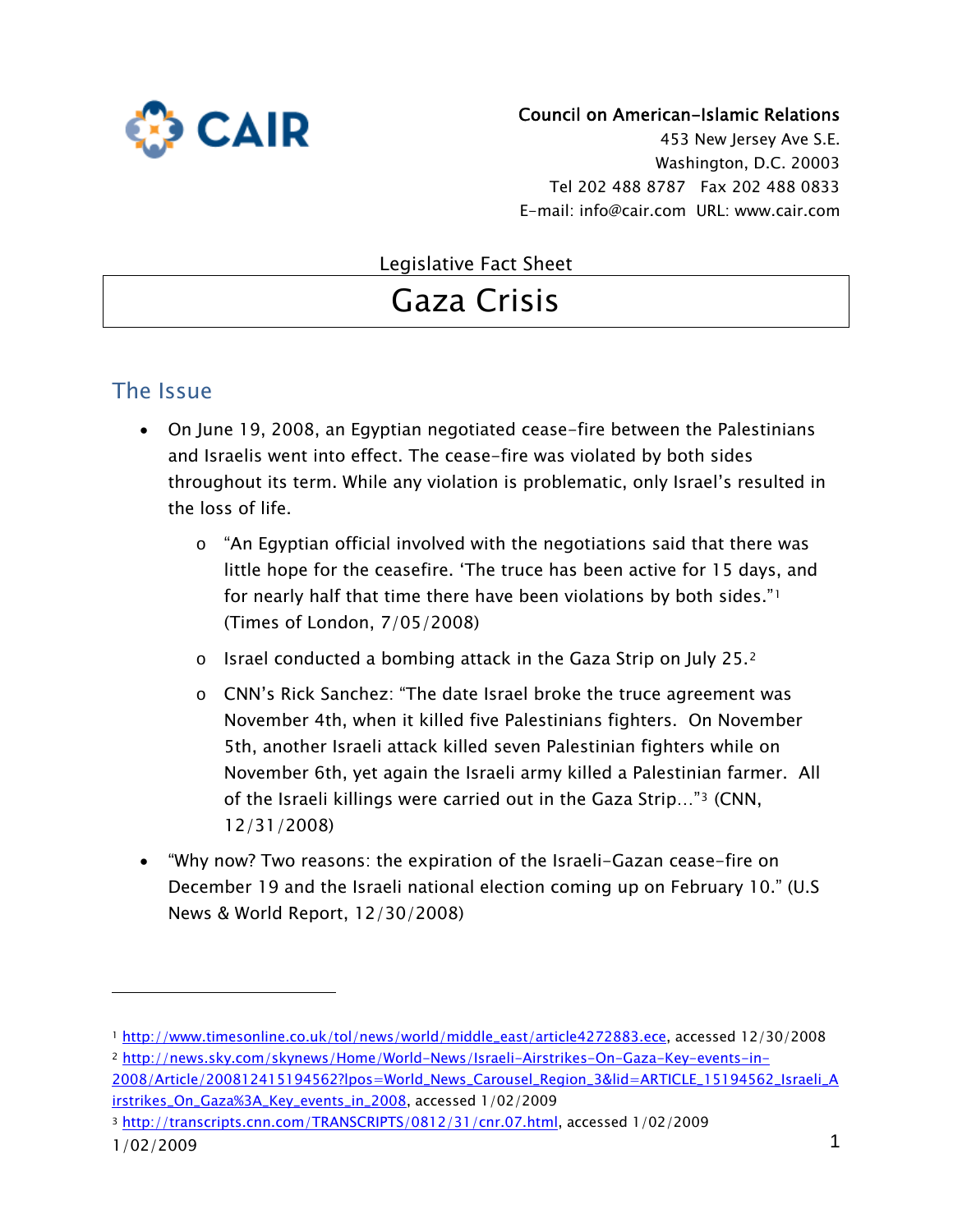- The European Union (EU), Russia, the UN Secretary-General, the Arab League, the Organization of the Islamic Conference (OIC), and other international bodies are all urging Israel to end itS attacks. Middle East envoy Tony Blair deplored the "tragic of loss of life," while French President Nicolas Sarkozy condemned Israel's "disproportionate use of force." EU foreign policy chief Javier Solana said the Israeli attacks were "inflicting an unacceptable toll on Palestinian civilians and will only worsen the humanitarian crisis as well as complicate the search for a peaceful solution."
- According to the United Nations, in the four day period from the onset of Israeli bombing on 12/27 until 12/30 at least 62 noncombatant women and children were killed in Gaza and four Israeli civilians were killed. (LA Times, 12/30/2008) This disparity in civilian casualties is typical for the conflict. Unfortunately, all parties in the Middle East conflict have committed violence against civilians. We unequivocally condemn all of these actions. [4](#page-1-0)

# What is Being Asked of Members of Congress?

Issue a public statement supporting peace and justice for all parties in the current humanitarian crisis unfolding in the Gaza Strip. In this statement, we request that you offer support for the Palestinian right to freedom from occupation, call for an end to the Israeli blockade of humanitarian supplies to Gaza and to demand a just resolution to the Israeli-Palestinian conflict. The ceasefire should be restored and fully respected by both sides. Oppose any Congressional resolutions that favor either side in the conflict.

# Reasons to Support

#### AMERICA BEING SEEN AS A FORCE IN BRINGING A DURABLE RESOLUTION TO THE MIDDLE EAST CONFLICT HURTS ANTI-AMERICAN EXTREMISTS.

- If our nation takes a leading role in guiding the Israelis and Palestinians to finalizing a just and lasting peace, this will deprive Al-Qaeda and other anti-American forces of a tool they use to bring people into their murderous mindset: the allegation that Americans do not care about Palestinian suffering.
- Israel is using U.S.-supplied weapons of war against civilian targets in violation of U.S. and international law. The U.S. Arms Export Control Act mandates that American weapons must be used for defensive purposes and not for human rights violations. No nation should be above the law.

<span id="page-1-0"></span><sup>1/02/2009</sup> 2 <sup>4</sup> <http://www.latimes.com/news/nationworld/world/la-fg-gaza31-2008dec31,0,3840243.story>, accessed 12/30/2008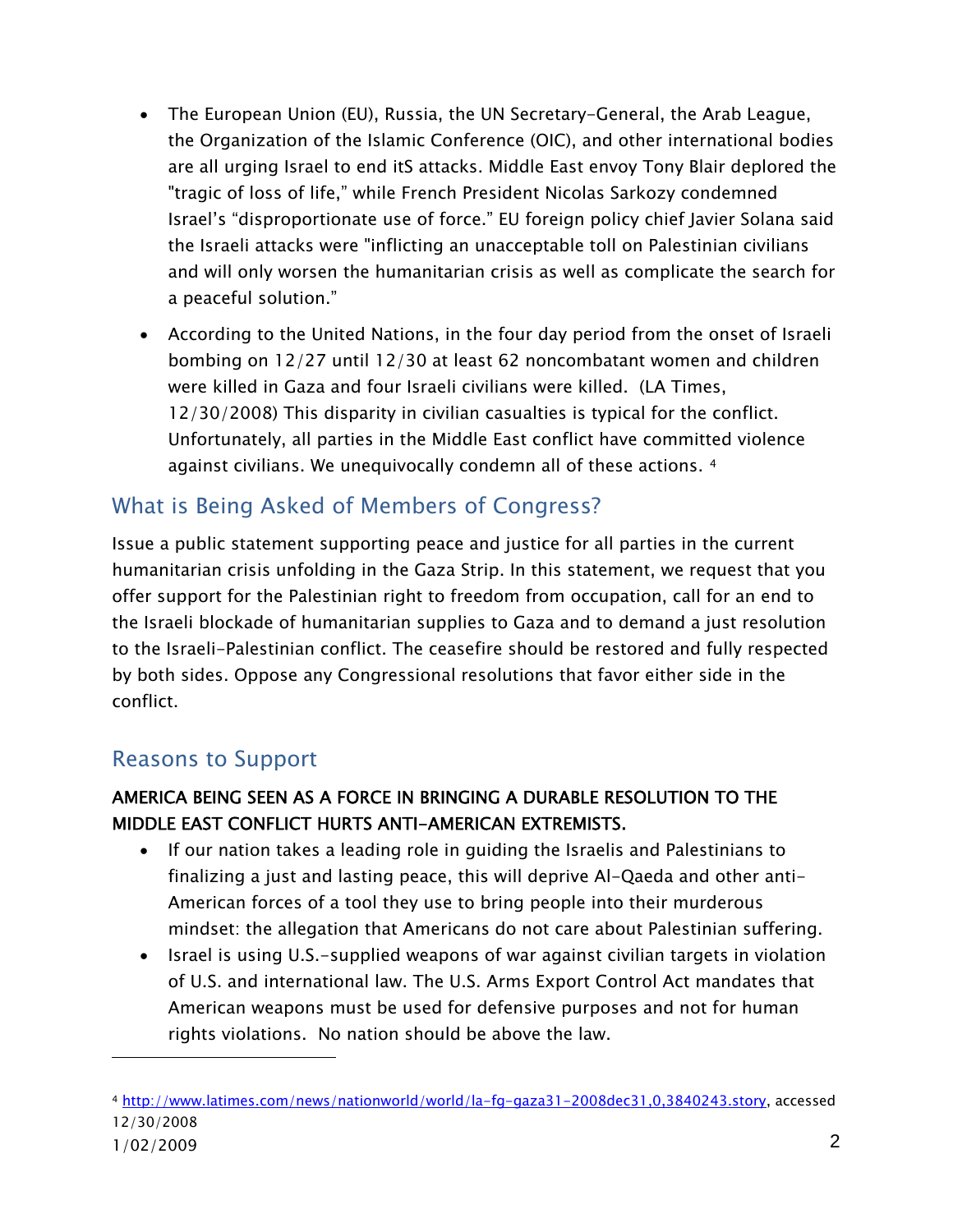## GAZANS MUST BE OFFERED A FUTURE THAT DOES NOT INVOLVE AN ENDLESS BLOCKADE WHILE WATCHING THEIR CHILDREN WITHER FROM IMPROPER MEDICAL CARE, NUTRITION AND POOR EDUCATION

- Israel controls access to and egress from the Gaza Strip, effectively giving it total control over the area. This control is comparable to a prison, where guards maintain control by monitoring the perimeter, not walking the yard.
	- o "Gazans can't turn on the lights, get tap water, buy enough food, or earn a living without Israel's consent," Joe Stork, acting director of Human Rights Watch's Middle East division in January 2008.[5](#page-2-0)
	- $\circ$  "The UN World Food Program reported shortages of meat, wheat flour and frozen food. Between January 14 and 20, the humanitarian and commercial foods entering Gaza totaled only 31 percent of basic food needs."[6](#page-2-1)
	- o "Israel's decision to limit fuel, and potentially electricity, to Gaza in retaliation for rocket attacks violates a basic principle of international humanitarian law, which prohibits a government with effective control over a territory from attacking or withholding objects that are essential to the survival of the civilian population, Human Rights Watch said. It also violates Israel's duty as the occupying power to safeguard the health and welfare of the population under occupation."[7](#page-2-2)
- The United Nations reports "(t)he UN Children's Fund [\(UNICEF\)](http://www.unicef.org/media/media_46970.html) voiced deep concern over the impact of the current violence on youngsters and urged all parties to abide by their international legal obligation to ensure that children are protected and receive essential humanitarian supplies and support. Over half of the population in Gaza are children."[8](#page-2-3)
- Israel surrounded Gaza with a fence in 1994, more than a decade ago. Gazans have only seen their situation deteriorate over the last 14 years.

#### UNDER INTERNATIONAL LAW, ISRAEL IS AN OCCUPYING POWER. AMERICANS HAVE ALWAYS RESPECTED THE RIGHT OF AN OCCUPIED PEOPLE TO RESIST THE OCCUPATION,

<span id="page-2-0"></span><sup>5</sup> [http://www.hrw.org/en/news/2008/01/25/israelgaza-israeli-blockade-unlawful-despite](http://www.hrw.org/en/news/2008/01/25/israelgaza-israeli-blockade-unlawful-despite-gaza-border-breach)[gaza-border-breach,](http://www.hrw.org/en/news/2008/01/25/israelgaza-israeli-blockade-unlawful-despite-gaza-border-breach) accessed 12/31/2008

<span id="page-2-1"></span><sup>6</sup> Same source as #4.

<span id="page-2-2"></span><sup>7</sup> Same source as #4.

<span id="page-2-3"></span> $1/02/2009$  3 <sup>8</sup> <http://www.un.org/apps/news/story.asp?NewsID=29436&Cr=&Cr1>=, accessed 12/30/2008